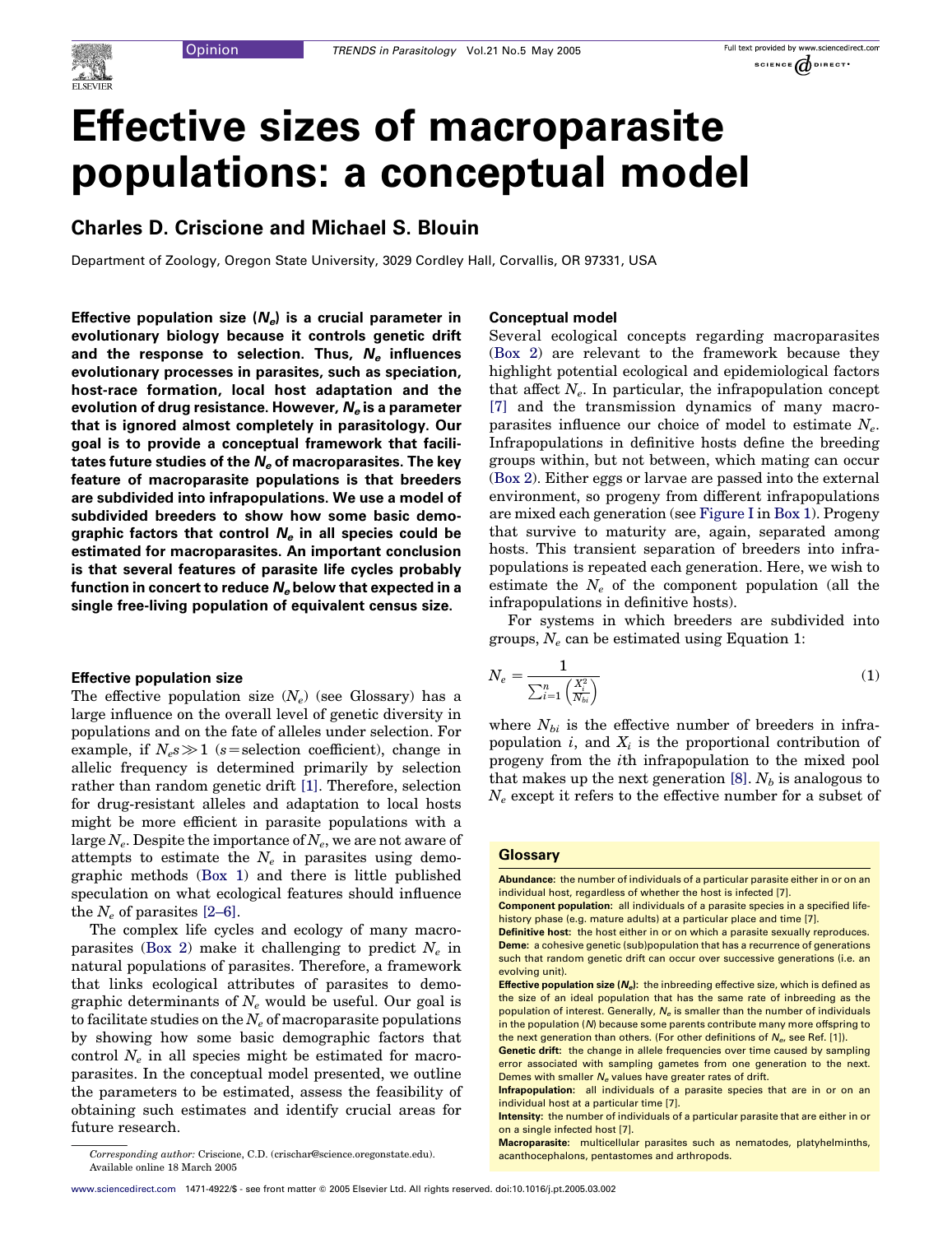### <span id="page-1-0"></span>Box 1. Demographic determinants of  $N_e$  in the subdivided-breeders model

The effective size  $(N_e)$ , rather than the census size of a population  $(N)$ , determines the rate of random genetic drift. Typically,  $N_e$  is smaller than N because of uneven sex ratios and non-binomial variance in VRS among individuals. The effective size of a component population is a function of the effective number of breeders  $(N_{bi})$  in each infrapopulation (Figure I; see also Equation 1 in main text). Equation I:

$$
N_{bi} = \frac{N_i \mu_{ki} - 1}{\mu_{ki} - 1 + \frac{\sigma_{ki}^2}{\mu_{ki}}}
$$
 (1)

can be used to estimate the  $N_{bi}$  of an infrapopulation for monoecious species, where  $N_i$  is the census number of parents in infrapopulation  $i$ , and  $\mu_{ki}$  and  $\sigma_{ki}^2$  are the mean and variance of the number of progeny per parent within host *i*. The ratio  $\sigma_{kl}^2/\mu_{kl}$  can be considered an index for the direction that  $N_{bi}$  deviates from  $N_i$  such that when this ratio  $>1$  –  $1/N_i$ ,  $N_{bi}$  <  $N_i$ , and vice versa [\[35\]](#page-5-0). In dioecious species, Equation I is calculated separately for males ( $N_{bmi}$ ) and females ( $N_{bfi}$ ). The total  $N_{bi}$ for the infrapopulation is then calculated from Equation II:

$$
\frac{1}{N_{bi}} = \frac{1}{4N_{bmi}} + \frac{1}{4N_{bfi}}
$$
 (II)

which takes into account uneven sex ratios.

Ideally, demographic estimates of  $N_b$  are based on the enumeration

of parents and offspring at the sexually mature stage of development [\[29,30\]](#page-5-0). Unfortunately, enumeration of the number of adult offspring produced per adult parent is impossible for most macroparasites in natural populations because sampling is often destructive. In many situations, the  $\mu_{\mathit{ki}}$  and  $\sigma_{\mathit{ki}}^2$  of an infrapopulation can still be estimated, based on counts of number of either eggs or larvae per parent. However, the high-reproductive output of many macroparasites necessitates adjustments of  $\mu_{ki}$  and  $\sigma_{ki}^2$  because it is possible that  $\sigma_{ki}^2$   $\gg$  $\mu_{ki}$  when  $\mu_{ki}$  is large [\[29,30\]](#page-5-0). One possible adjustment is to assume that survival of progeny to adulthood is random and to standardize  $\mu_{ki}$  to 2 for each infrapopulation [\[29,30\]](#page-5-0). This adjustment estimates the reduction in  $N_b/N_i$  caused by demographic processes that occurred before the life stage of enumeration [\[30\].](#page-5-0)

We do not discuss other factors that effect  $N_e$  such as fluctuating population sizes and overlapping generations (see Ref. [\[36\]](#page-5-0) for consequences and formulas). For example, long-term  $N_e$  is closer to the harmonic mean of the per-generation  $N_e$  than to the arithmetic mean. Thus, long-term  $N_e$  is affected most strongly by generations with small  $N_{e}$ . Also, inbreeding, which might be common among parasites (e.g. selfing platyhelminths), can reduce  $N_e$  [\[37,38\]](#page-5-0). (See Ref. [\[39\]](#page-5-0) for a recent theoretical treatment of how selfing can reduce  $N_{e}$ .)



#### TRENDS in Parasitology

Figure I. Schematic representation of the subdivided-breeders model applied to the component population for a species of macroparasite. (a) Circles indicate infected definitive hosts in generations t and t+1. Parasite breeders are separated into infrapopulations in both generations. Parents of generation t release propagules into the external environment, which might include intermediate hosts. Offspring are mixed randomly and, at adulthood, are grouped into infrapopulations to start generation  $t<sub>+</sub>$ 1. Symbols indicate the infrapopulation origin of offspring (e.g. triangles are offspring from parents in host 1).  $N_{bi}$  is estimated separately for each infrapopulation based on VRS and sex ratio. X<sub>i</sub> values indicate the proportional contribution of progeny from the *i*th infrapopulation to the mixed pool that makes up the next generation. This schematic illustrates random mixing of progeny from the different infrapopulations. (b) Schematic of the subdivided-breeders model that correlates survival and transmission of progeny.  $X_1 = 0$  because either the host dies or offspring are deposited in unsuitable habitat. Correlation between survival and transmission exacerbates variance among infrapopulations in output to the next generation, thus, reducing the effective size of the component population.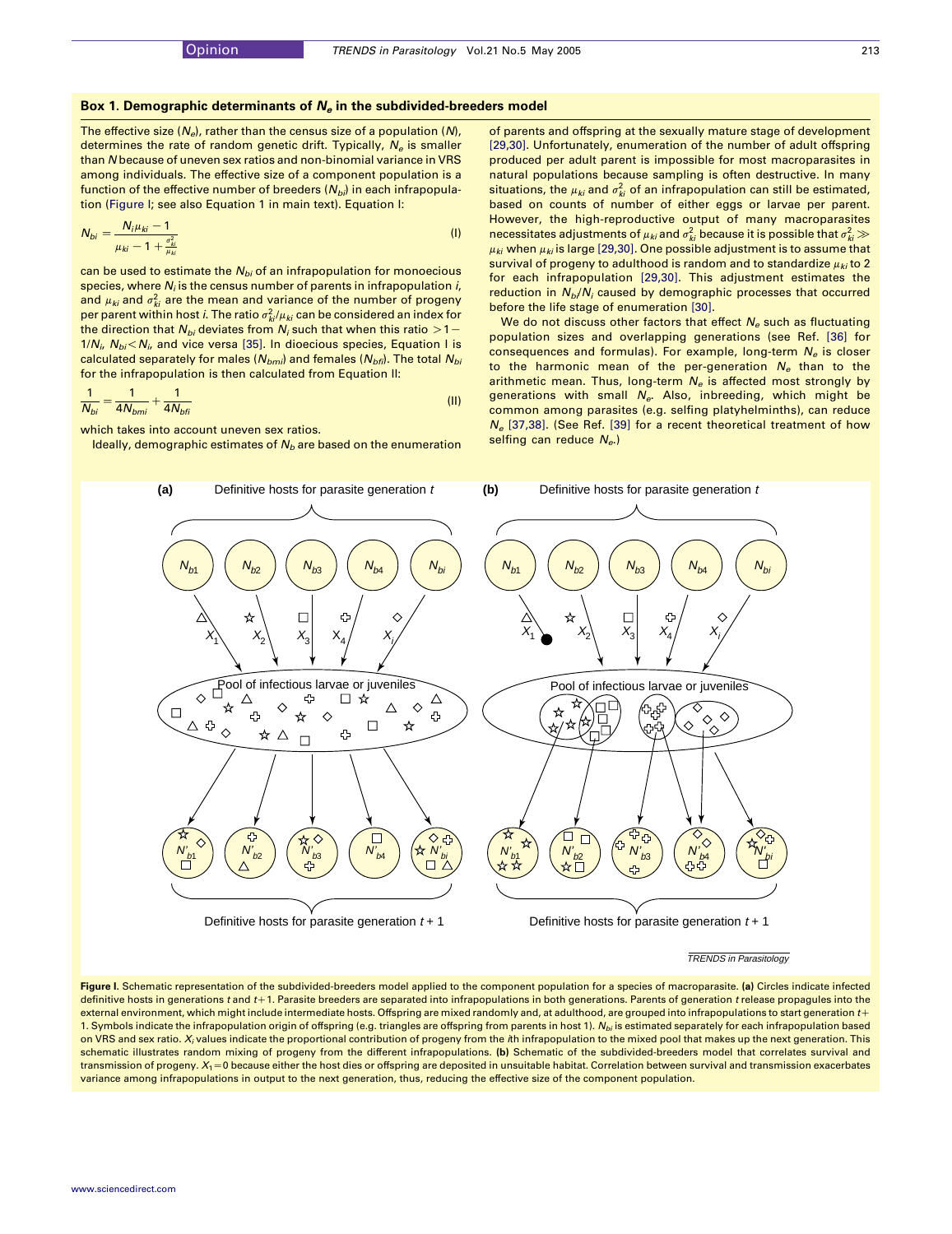#### <span id="page-2-0"></span>Box 2. Ecological characteristics of macroparasites

Often, macroparasite populations are described as a nested hierarchy [\[7\]](#page-5-0) in which the component population is the sum of all infrapopulations for parasites of a particular life stage. This terminology emphasizes that different ecological processes function on different scales. For example, direct conspecific interactions are limited mainly to within-host dynamics (e.g. matings only happen within, not between, definitive hosts). Thus, the number of parasites in an infrapopulation might be limited by intraspecific competition, whereas transmission dynamics and host-population size might control the number of infrapopulations.

Often, macroparasites have different population dynamics from microparasites (viruses, bacteria and protozoans) [\[40\]](#page-5-0). For example, they tend to release either eggs or larvae into the external environment and, generally, do not multiply within/on their definitive host. The complexity of transmission patterns for many macroparasites (especially in aquatic systems and for parasites with multiple intermediate hosts) makes a stable recurrence of generations for a single infrapopulation seem implausible. Thus, the question of whether the component population or the infrapopulation is the relevant unit of evolution (i.e. a deme) has been raised repeatedly [\[3,41,42\].](#page-5-0) In reality there is probably a continuum. If offspring are well mixed, then the transmission process only separates adult breeders into infrapopulations each generation but does not result in recurrent generations within individual infrapopulations. At the other end of the continuum, if offspring re-infect their natal host (e.g. lice and pinworms) or if offspring are transmitted as a clump from host to host over several generations, the component population behaves more like a traditional subdivided population with infrapopulations as demes. In our model, correlated transmission (incomplete mixing) is important because it increases the reproductive success of some infrapopulations over others. Thus, correlated transmission exacerbates variance in the  $\mu_{Bki}$  values among infrapopulations.

Distribution data (i.e. the mean abundance and its variance) are paramount in parasite ecology and epidemiology for understanding transmission patterns and developing models of population dynamics [\[40,43,44\].](#page-5-0) Usually, the distribution of macroparasites among definitive hosts is highly aggregated [\[45,46\]](#page-5-0). Therefore, most hosts in a population harbor few or no parasites, whereas a few hosts are infected with many, if not the majority, of the parasites in the component population. Aggregation exposes parasites to different degrees of crowding and is often discussed in relation to the regulation of either host or parasite populations [\[40,43,44\]](#page-5-0).

Density-dependent effects (crowding) on parasite growth, fecundity and survival have also received considerable attention in parasitology  $[19,40,44,47,48]$ . Experimental  $[49]$  and field  $[50]$  data show that as intensity increases, parasite per capita fecundity decreases (Figure I). Sometimes crowding effects might not be apparent until a threshold intensity is reached [\[15,48\]](#page-5-0). It is common to have a large variance in per capita fecundity at low intensities [\[26\]](#page-5-0) (Figure I). For our purposes, a key prediction is that crowding should have a huge effect on the  $\sigma_{ki}^2/\mu_{ki}$  ratio (see Box 1) within infrapopulations, but empirical data are needed.



Figure I. The relationship between mean fecundity per worm and the number of adult worms. Fecundity is calculated as the fecal egg count divided by the number of adult worms and is expressed as eggs per gram of feces per adult Teladorsagia circumcincta from sheep. Predicted fecundity is shown as a solid line. Note the large variation in per capita fecundity at lower intensities. Reproduced, with permission, from Ref. [\[50\]](#page-5-0).

the population [\[9\].](#page-5-0) Equation 1 (the subdivided-breeders model) has general applicability for systems in which breeders are subdivided into groups [\[8–10\]](#page-5-0).

## The model is applied in two parts. First one needs to estimate the effective number of breeders within each infrapopulation  $(N_{bi}; Box 1)$ . Then, one must estimate the proportional contribution of progeny from each infrapopulation to the pool of propagules in the next generation  $(X_i)$ . This model excludes parasites that only parasitize hosts during larval stages (e.g. mermithid nematodes). We assume discrete generations and that the parents are not inbred.

## Estimation of  $N_{bi}$  for each infrapopulation

To estimate  $N_{bi}$ , we need to calculate the mean  $(\mu_{ki})$  and variance  $(\sigma_{ki}^2)$  of the number of progeny produced per parent within host  $i$  (Box 1). Measuring the individual reproductive output of individual parasites should be feasible, although there are few attempts to obtain such data. Egg counts have been obtained from either individual females or hermaphrodites for some macroparasites [\[11–13\]](#page-5-0) but, more commonly, body size is used as a surrogate for parasite fecundity [\[14,15\]](#page-5-0). An obvious approach that, to our knowledge, has not been applied to parasites is to use molecular markers and standard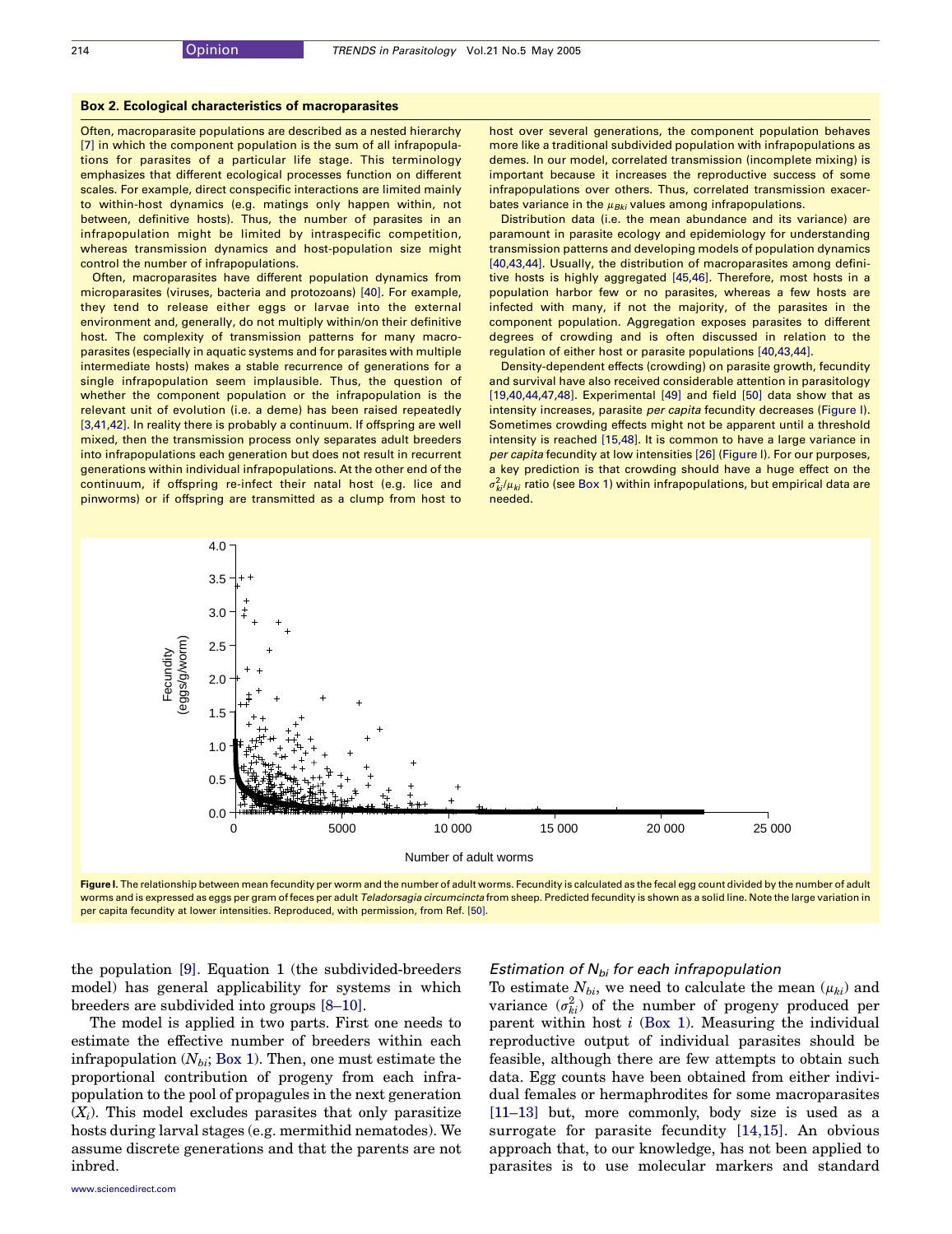| Table 1. The impact of subdividing breeders on $N_e$ illustrated by |
|---------------------------------------------------------------------|
| sex-ratio data for Schistosoma mansoni infecting Rattus rattus      |

| Infrapopulation <sup>a</sup> | $N_{mi}$ <sup>b</sup>   | $N_{fi}$ | $N_{bi}$ <sup>c</sup> |
|------------------------------|-------------------------|----------|-----------------------|
| 1                            | 22                      | 11       | 29.3                  |
| 2                            | 22                      | 13       | 32.7                  |
| 3                            | 7                       | 7        | 14                    |
| 4                            | 1                       | 0        | 0                     |
| 5                            | 21                      | 0        | 0                     |
| 6                            | 14                      | 0        | 0                     |
| 7                            | 17                      | 2        | 7.16                  |
| 8                            | 35                      | 0        | 0                     |
| 9                            | 5                       | 0        | 0                     |
| 10                           | 21                      | 3        | 10.5                  |
| 11                           | 7                       | 1        | 3.5                   |
| 12                           | $\overline{\mathbf{c}}$ | 2        | 4                     |
| 13                           | 3                       | 1        | 3                     |
| 14                           | 7                       | 1        | 3.5                   |
| 15                           | 19                      | 47       | 54.1                  |
| 16                           | $\overline{\mathbf{c}}$ | 1        | 2.67                  |
| 17                           | $\overline{7}$          | 6        | 12.9                  |
| 18                           | 4                       | 4        | 8                     |
| 19                           | 4                       | 0        | 0                     |
| 20                           | 11                      | 3        | 9.43                  |
| 21                           | 42                      | 23       | 59.4                  |
| 22                           | 35                      | 29       | 63.4                  |
| 23                           | 17                      | 5        | 15.5                  |
| 24                           | 14                      | 3        | 9.88                  |
| $\Sigma$                     | 339                     | 162      | $343^{\rm d}$         |

<sup>a</sup>Data are from the 1986 sample of Ref. [\[20\]](#page-5-0), which includes 24 infected and 47 uninfected rats.

 $b_{i}N_{mi}$  and  $N_{fi}$  are the number of male and female parasites, respectively, in infrapopulation *i*. We have no data on variance in reproduction among individuals, so equate the census numbers of males and females with the effective number of breeders of each sex.

 ${}^cN_{bi}$  is based on Equation II in Box 1.

 ${}^{d}N_{e}$  is calculated as 343 using the subdivided-breeders model (see Equation 1 in main text) assuming  $X_i = N_{bi}/\Sigma N_{bi}$  (i.e. that the contribution of each infrapopulation to the next generation is proportional to its effective size [\[8\]](#page-5-0)). Ignoring the subdivision of breeders,  $N<sub>e</sub>$  can be calculated (438) using Equation II in Box 1 from the total number of males (339) and females (162) across all infrapopulations.

methods of kinship analysis to either partition offspring into sibships or assign offspring to parents [\[16,17\]](#page-5-0).

Sex ratio is estimated more easily for infrapopulations than  $\sigma_{ki}^2$  is. Biased sex ratios are reported commonly for component populations of macroparasites [\[18,19\].](#page-5-0) However, because mating opportunities are restricted to within/on a host (Box 2), the sex ratio of each infrapopulation is important for calculating  $N_e$ . For example, consider the data from [\[20\]](#page-5-0) (Table 1). If we ignore the subdivision of adults into infrapopulations and calculate  $N_e$ (see Equation II in Box 1) using the total numbers of males and females in the component population, we get  $N_e/N$ =0.87, where N is the census size of the component population. Using the subdivided-breeders model (Equation 1), we get  $N_e/N=0.68$  (Table 1). Thus, there is a pronounced sex-ratio effect on  $N_e$  because of separation of individuals among hosts. In part, this occurs because some infrapopulations have individuals of only one sex (Table 1), which results in  $N_{bi}$  values of zero.

## Effects of parasite abundance distributions on  $N_{\text{bi}}$

The distribution of parasites among their hosts (Box 2) should influence the  $N_e$  of the component population. In free-living organisms, the ratio of effective size:census size,  $N_e/N$ , decreases as population density increases [\[21\]](#page-5-0). Experimental data indicate this reduction is caused by an increase in  $\sigma_{ki}^2/\mu_{ki}$  (Box 1) as population size increases [\[22\]](#page-5-0).

Thus, for parasites we might expect that an increase in infrapopulation intensity (i.e. crowding; Box 2) will increase  $\sigma_{ki}^2/\mu_{ki}$ . Furthermore, a highly aggregated population should expose a larger fraction of the population to crowded conditions. However, there is almost no data on the effects of crowding on variation in reproductive success (VRS) (Box 1) in parasites. From studies on density-dependence in parasites, we see that that the per capita fecundity of an infrapopulation  $(\mu_{ki})$  usually decreases with increasing intensity (Box 2). However,  $\sigma_{ki}^2$ cannot be calculated from many of these studies, because fecundity is not measured for individual worms. A few studies show that inequalities in reproductive success (expressed as Gini coefficients) in an infrapopulation can either increase or decrease with intensity [\[11,12,14\]](#page-5-0), but the relationship of intensity to  $\sigma_{ki}^2/\mu_{ki}$  is not discernable from these data.

The effects of aggregation on sex ratio are understood better. The mating-probability model for monogamous parasites [\[23\]](#page-5-0) provides a good approximation of the effects of intensity and aggregation on infrapopulation sex ratio. The probability of mated female worms, which is necessarily equal to mated male worms in the monogamous model, increases as either intensity or aggregation increases. Some studies find that the sex ratio approaches unity with increasing intensity [\[20,24\]](#page-5-0), whereas others find no correlation [\[25\]](#page-5-0). Thus, a highly aggregated abundance distribution might enhance  $N_e$  by its effect on sex ratio.

#### Estimation of  $X_i$  for each infrapopulation

Here, we discuss the proportional contribution of offspring from each infrapopulation to the next generation  $(X_i)$ . The  $X_i$  of an infrapopulation is calculated by dividing the number of offspring from host *i* by the total number of offspring from all infrapopulations. Measures of total infrapopulation output are obtained routinely for macroparasites in crowding studies (Box 2).

In the sex-ratio example above, we assumed the contributions from the infrapopulations are proportional to their effective sizes  $(X_i = N_{bi} / \Sigma N_{bi})$ . In this situation,  $N_e$ equals the sum of the individual  $N_{bi}$  values  $(N_e = \Sigma N_{bi})$ . This latter relationship is true when the average number of offspring per effective breeder within host i (i.e.  $\mu_{Bki}$ rather than  $\mu_{ki}$ , which is based on the census count) is equal for all infrapopulations [\(Figure 1a](#page-4-0)). However, if  $X_i \neq N_{bi}/\sum N_{bi}$ , then  $N_e$  will be smaller than  $\Sigma N_{bi}$  [\[8\].](#page-5-0)

It seems unlikely that all infrapopulations have the same average number of offspring per effective breeder  $(\mu_{Bki})$ . For example, large differences in per capita fecundity are observed often at similar intensities [\[26\]](#page-5-0) (see [Figure I](#page-2-0) in Box 2), which indicates that infrapopulations almost certainly do not contribute proportionally to their  $N_{bi}$  in many parasite systems. It should be stressed that random variation in productivity among infrapopulations can substantially reduce  $N_e$  below  $\Sigma N_{bi}$  [\[9\]](#page-5-0). Such a reduction can occur even in the absence of a correlation between  $\mu_{Bki}$  and  $N_{bi}$  ([Figure 1b](#page-4-0)). From data on crowding effects (Box 2), it seems plausible that  $\mu_{Bki}$  might have a density-dependent relationship with  $N_{bi}$ , but this depends on the relationship between  $N_{bi}$  and  $N_i$  and, thus, needs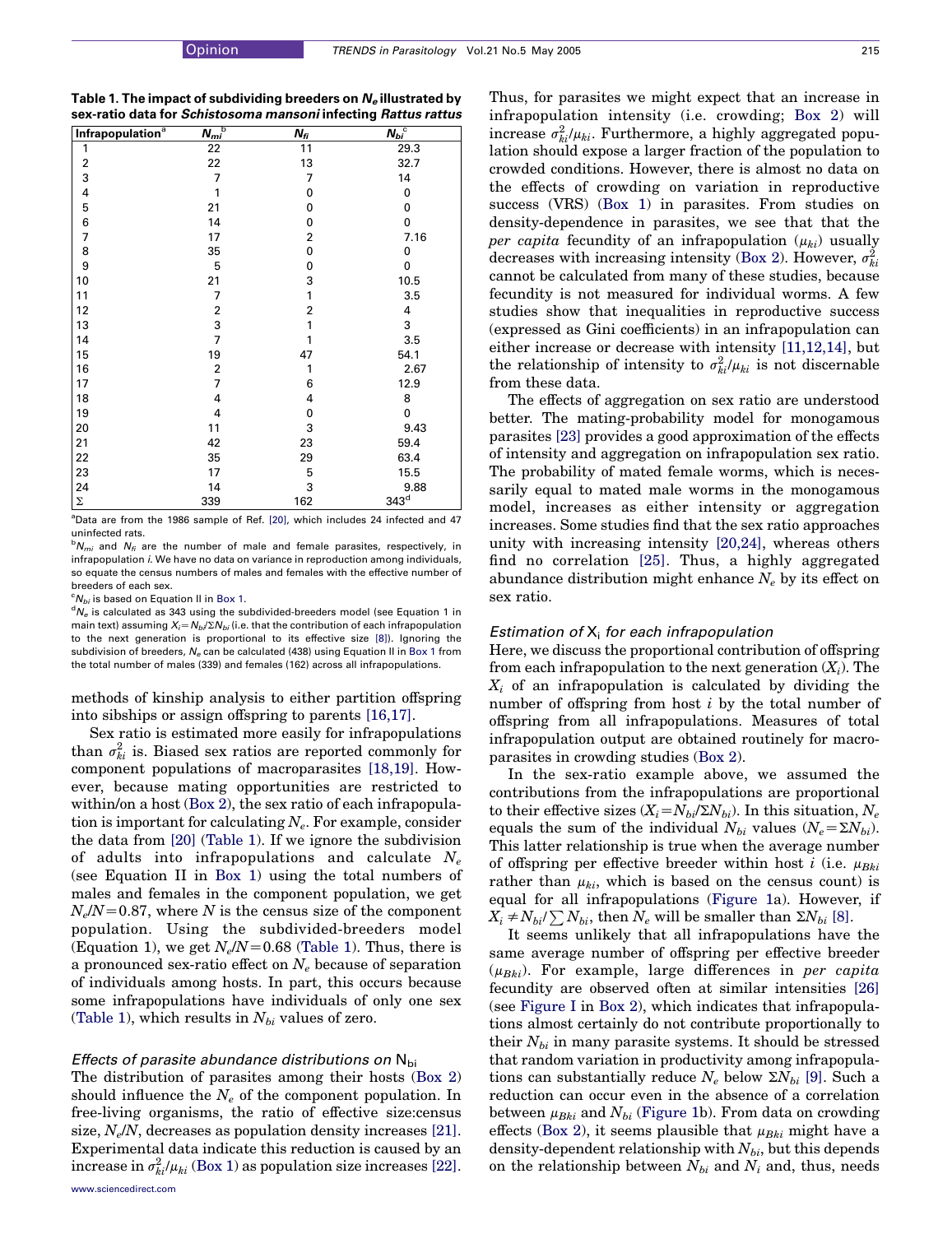<span id="page-4-0"></span>

Figure 1. How relationships between the mean numbers of offspring per effective breeder within host  $i$  ( $u_{Bk}$ ) and the effective number of breeders within host  $i$  ( $N_{bi}$ ) might affect  $N_e$ . (a) All  $\mu_{Bki}$  values are equal, therefore  $N_e$  equals the sum of the individual  $N_{bi}$  values (this is implausible in nature). (b) No correlation between  $\mu_{Bki}$ and  $N_{\text{b}i}$ , but random variation in productivity among infrapopulations still reduces  $N_e$  below  $\Sigma N_{b}$ . (c) An extension of b; however, the correlation between survival and transmission, including the extinction of several infrapopulations (i.e.  $\mu_{Bk,i}=0$ ), increases the variance among infrapopulations. Therefore,  $N<sub>e</sub>$  is greatly reduced below  $\Sigma N_{bi}$ . (d) A hypothetical, density-dependent relationship between  $\mu_{Bki}$  and  $N_{\text{bh}}$ . N<sub>o</sub> is greatly reduced below  $\Sigma N_{\text{bh}}$  because a small number of breeders are responsible for a disproportionately large fraction of the total offspring.

empirical support. In this hypothetical case (Figure 1d),  $N_e$  will be greatly reduced below  $\Sigma N_{bi}$  because a small number of breeders (those in uncrowded infrapopulations) are responsible for a disproportionately large fraction of the total offspring contributed to the next generation.

Non-independent survival and non-random mixing of progeny from infrapopulations also make  $X_i$  disproportional to  $N_{bi}$  (see [Figure I](#page-1-0)b in Box 1). Progeny of some infrapopulations might die (i.e.  $X_i=0$ ) as a group because of either the release of progeny into an unsuitable habitat or host death. Complete, random mixing of the progeny in the external environment is unlikely for many macroparasite species (except conceivably in some aquatic systems). For example, we know from ecological studies that infective larval stages might be aggregated [\[27\]](#page-5-0) and that definitive hosts might acquire infective stages from certain foci of infection in a given habitat [\[28\]](#page-5-0). Indeed, such aggregated transmission is one common explanation for the highly skewed abundance distributions that are typical among hosts (Box 2). Aggregated transmission might increase the reproductive success of some infrapopulations relative to others. Therefore, correlation between survival and transmission is likely to increase the variance of  $\mu_{Bki}$  values and greatly reduce  $N_e$  below  $\sigma N_{bi}$  (Figure 1c). In an analogous situation, Crow and Morton [\[29\]](#page-5-0) show that non-independent survival of family units in a non-subdivided population greatly reduces  $N_e$ [\[30\].](#page-5-0) There is an adjustment for family unit survival, which, in the subdivided-breeders model, is applied at the level of infrapopulations [\[29\].](#page-5-0) However, in practice, we

[www.sciencedirect.com](http://www.sciencedirect.com)

envision no easy means of estimating the realized contribution of each infrapopulation to the next generation.

## Future directions

We have described several links between ecological concepts in parasitology and demographic determinants of  $N_e$ . The subdivided-breeders model illustrates how several features of the life cycles of macroparasites are likely to function in concert to reduce the  $N_e$  of a component population below that expected in a single free-living population of equivalent census size. First, subdivision of breeders into infrapopulations exacerbates the effect of deviations from a 1:1 sex ratio. Second, factors that inflate VRS among individuals in the population as a whole are intensified by the subdivision of breeders into different hosts. In particular, aggregated distribution results in the exposure of parasites to different crowding conditions. Furthermore, chance and differences in the condition of the host might make the proportional contributions of infrapopulations to the next generation variable, even for infrapopulations of the same census size.

Our framework also points to several new areas of research that are crucial to the understanding of the factors that control  $N_e$  in parasites. For example, experimental infections are needed to understand the response of  $\sigma_{ki}^2/\mu_{ki}$  to crowding. Often we are interested in controlling disease-causing parasites, so it is also important to see how VRS within infrapopulations responds to changes in host immunity, host nutrition and drugs. In addition, epidemiological studies might benefit from simulation modeling of the transmission process to examine the effects of correlated survival and transmission on  $N_e$ .

In practice, we are limited to estimating a  $N_e/N$  ratio from a sample of definitive hosts. Therefore, we must use data on the mean abundance of parasites and census size of the host to obtain a value for total census size of the parasite population. This value is then multiplied by the  $N_e/N$  ratio obtained from our sample to get a value for  $N_e$  of the entire component population. For some parasites, it is not feasible to obtain demographic estimates of  $N_e$ . However, several genetic methods can estimate  $N_e$  in natural populations [\[31–34\].](#page-5-0) For example, disequilibrium and temporal methods [\[31,33\]](#page-5-0) can estimate  $N_e$  of entire component populations, and the heterozygote-excess method [\[34\]](#page-5-0) estimates individual  $N_{bi}$  values. It is puzzling that these methods have not been applied to macroparasites. Estimating  $N_e$  genetically, by comparing either parasite species or populations that display different ecological attributes (e.g. degree of aggregation), could test which demographic variables are most important for determining the  $N_e$  of parasites.

## Acknowledgements

We thank Robin Waples for comments about an earlier version of the manuscript. C.D.C. is supported by a US Environmental Protection Agency STAR Fellowship.

#### References

- 1 Hedrick, P.W. (2000) Genetics of Populations, Jones and Bartlett
- 2 Price, P.W. (1980) Evolutionary Biology of Parasites, Princeton University Press